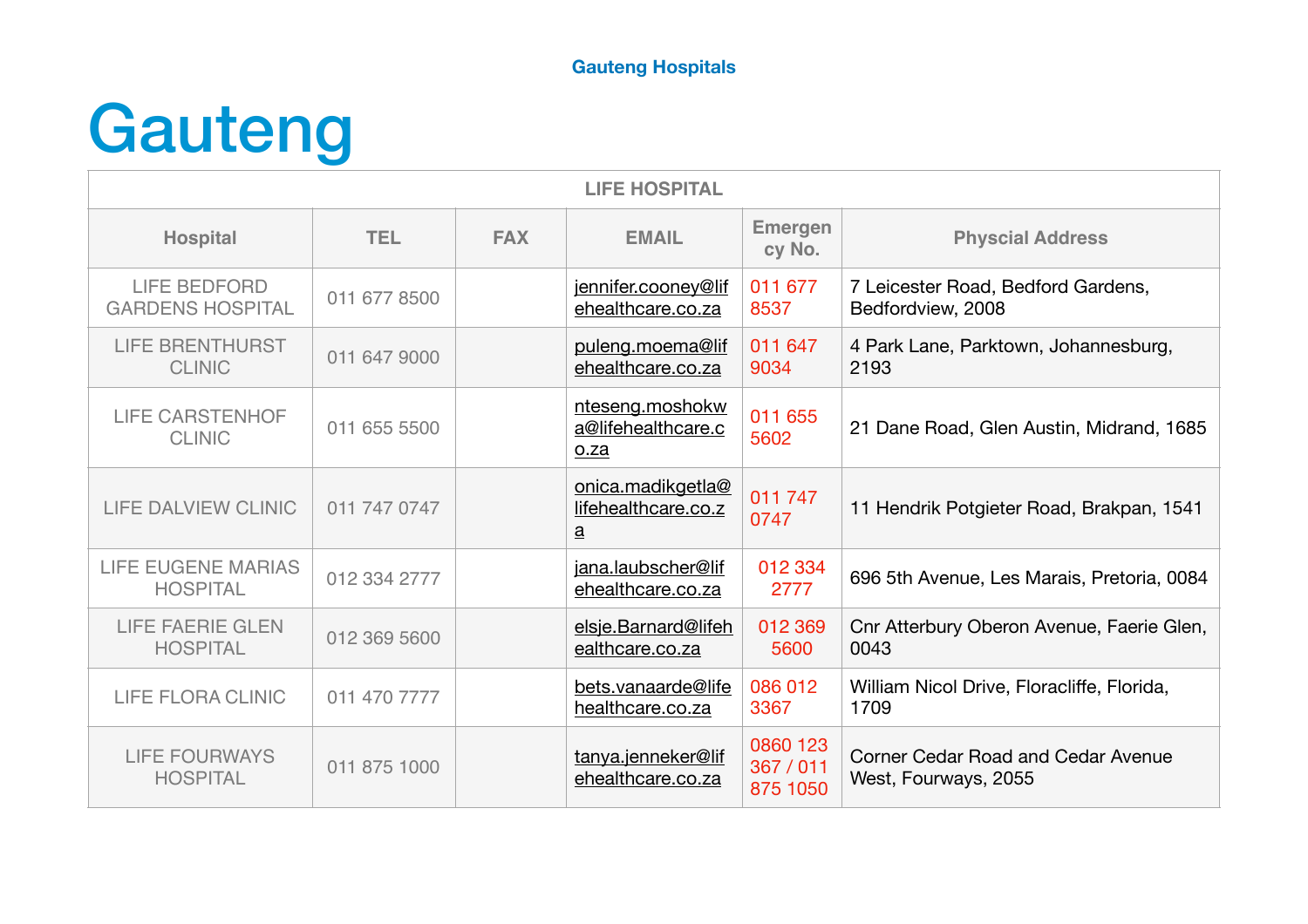| <b>LIFE GLYNVIEW</b><br><b>CLINIC</b>           | 011 741 5460 | tyron.schelin@lifeh<br>ealthcare.co.za                    |                   | 129 - 131 Howard Avenue, Benoni, 1501                              |
|-------------------------------------------------|--------------|-----------------------------------------------------------|-------------------|--------------------------------------------------------------------|
| <b>LIFE GROENKLOOF</b><br><b>HOSPITAL</b>       | 012 424 3600 | hanlie.pretorius@lif<br>ehealthcare.co.za                 | 012 460<br>4744   | 50 George Storrar Drive, Groenkloof, 0181                          |
| <b>LIFE NEW</b><br><b>KENSINGTON CLINIC</b>     | 011 538 4700 | jean.butler@lifehea<br>Ithcare.co.za                      |                   | 23 Roberts Avenue, Kensington,<br>Johannesburg, 2094               |
| <b>LIFE POORTVIEW</b><br><b>CLINIC</b>          | 011 952 3000 | tendai.ncube@lifeh<br>ealthcare.co.za                     |                   | 18 Malcolm Road, Poortview, Roodepoort,<br>1724                    |
| <b>LIFE RIVERFIELD</b><br><b>LODGE</b>          | 0860 748 373 | tanya.Jenneker@lif<br>ehealthcare.co.za                   |                   | 34 Southernwoods Road, Nietgedacht                                 |
| <b>LIFE ROBINSON</b><br><b>HOSPITAL</b>         | 011 278 8700 | enquiries.robinson<br>@lifehealthcare.co.<br>za           | 011 693<br>0044   | Hospital Road, Randfontein, 1759                                   |
| <b>LIFE ROSEACRES</b><br><b>CLINIC</b>          | 011 842 7500 | karen.landsberg@li<br>fehealthcare.co.za                  | 011 842<br>7513/4 | Cnr. Castor Road and St. Joseph Street,<br>Symhurst Primrose, 1401 |
| <b>LIFE SPRING</b><br><b>PARKLAND CLINIC</b>    | 011 812 4000 | parkland@lifehealt<br>hcare.co.za                         | 0860 123<br>367   | Springs West Road, Pollak Park, Springs,<br>1559                   |
| <b>LIFE SUIKERBOSRAND</b><br><b>CLINIC</b>      | 016 342 9200 | angelique.olwage<br>@lifehealthcare.co.<br>$\mathbf{z}$ a | 016 342<br>9246   | Cnr H F Verwoerd, Maré and Begeman<br>Street, Heidelberg, 1441     |
| LIFE THE<br><b>GLYNNWOOD</b><br><b>HOSPITAL</b> | 011 741 5000 | theglynnwood@life<br>healthcare.co.za                     | 0860 123<br>367   | 33 - 35 Harrison Street, Benoni, 1501                              |
| <b>LIFE WILGEHEUWEL</b><br><b>HOSPITAL</b>      | 011 796 6500 | wilgeheuwel.com<br>munication@lifehe<br>althcare.co.za    | 011 796<br>6519   | Amplifier Road, Radiokop Ext 13,<br>Roodepoort, 1724               |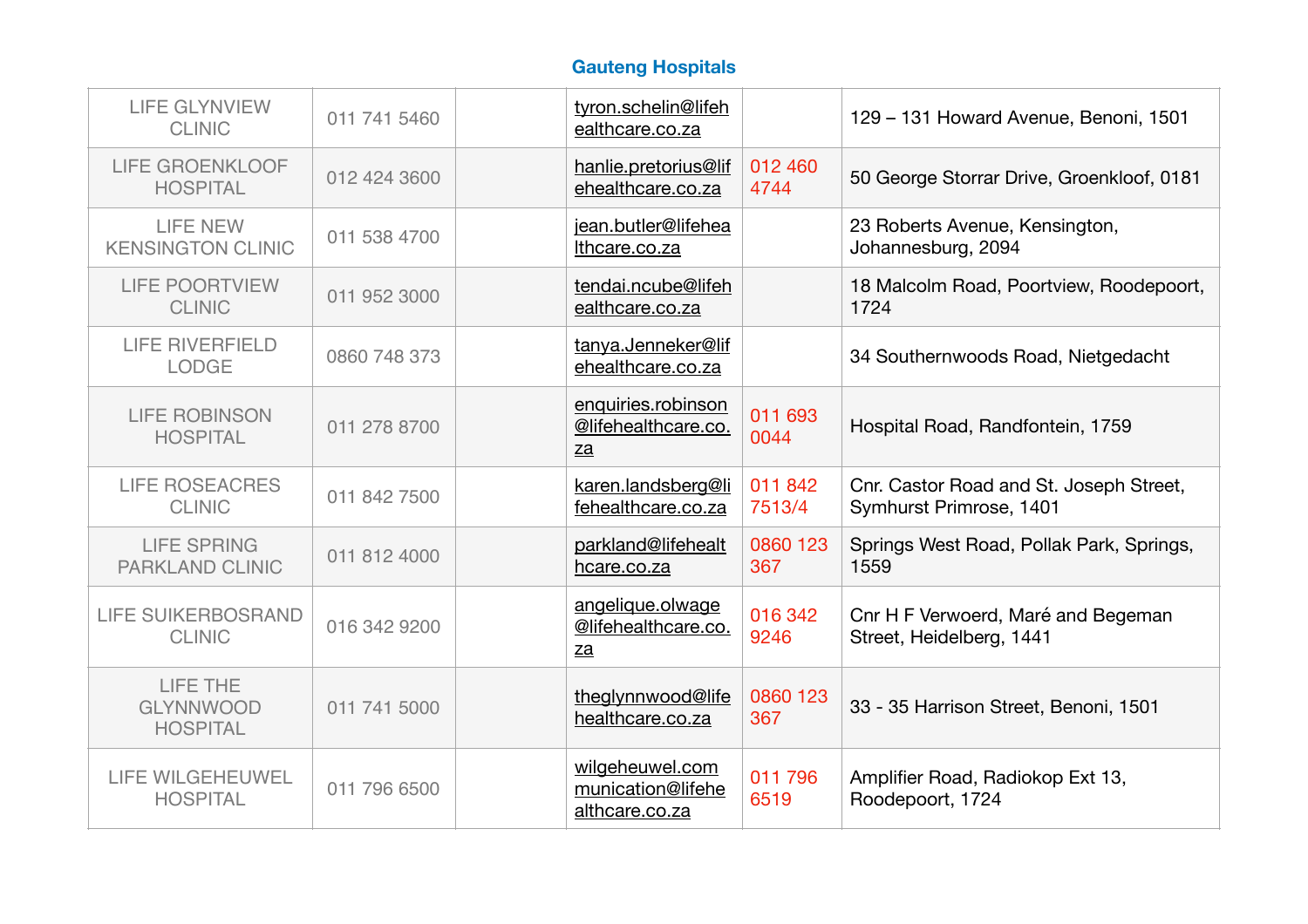| <b>LIFE WILGERS</b><br><b>HOSPITAL</b>                        | 012 807 8100      |                                                | sorita.vantonder@li<br>fehealthcare.co.za | 012 807<br>8135          | Denneboom Road, Wilgers Ext. 14,<br>Pretoria, 0040                                    |  |  |  |  |
|---------------------------------------------------------------|-------------------|------------------------------------------------|-------------------------------------------|--------------------------|---------------------------------------------------------------------------------------|--|--|--|--|
|                                                               |                   |                                                |                                           |                          |                                                                                       |  |  |  |  |
|                                                               | <b>MEDICLINIC</b> |                                                |                                           |                          |                                                                                       |  |  |  |  |
| <b>Hospital</b>                                               | <b>TEL</b>        | <b>FAX</b>                                     | <b>EMAIL</b>                              | <b>Emergen</b><br>cy No. | <b>Physcial Address</b>                                                               |  |  |  |  |
| <b>Regional Office</b>                                        | $(011)318 - 2223$ | $(011)318-2$<br>564                            |                                           |                          | Cnr 6th Street & New Road International<br><b>Business Gateway Midrand</b>            |  |  |  |  |
| <b>Regional Office</b>                                        | $(012)991 - 6145$ | $(012)991 - 6$<br>836                          |                                           |                          | The Boardwalk, Lakeside, Block J, 1st<br>Floor, Haymeadow Drive, Faerie Glen,<br>0043 |  |  |  |  |
| <b>Mediclinic Morningside</b>                                 | $(011)282 - 5000$ | $(011)783-9$<br>100                            |                                           |                          | Cnr Rivonia & Hill Road, Morningside, 2057                                            |  |  |  |  |
| <b>Mediclinic Sandton</b>                                     | $(011)709 - 2000$ | $(011)706 - 5$<br>991<br>$(011)706 - 7$<br>719 |                                           | $(011)706 -$<br>7710/11  | Cnr Peter Place & Main Road, Bryanston,<br>2021                                       |  |  |  |  |
| <b>Mediclinic Vereeniging</b>                                 | $(016)440 - 5000$ | $(016)440-5$<br>005/8                          |                                           | $(016)440-$<br>5440      | Cnr Hofmeyer Ave & Joubert Street,<br>Vereeniging, 1939                               |  |  |  |  |
| <b>Wits University Donald</b><br><b>Gordon Medical Centre</b> | $(011)356 - 6000$ | $(011)482 - 7$<br>651                          |                                           |                          | 21 Eton Road, Parktown, Johannesburg,<br>2193                                         |  |  |  |  |
| <b>Mediclinic Emfuleni</b>                                    | $(016)950 - 8000$ | $(016)950-8$<br>011/8003                       |                                           |                          | 6 Jan van Riebeek Blvd, Town Centre,<br>Vanderbijlpark, 1911                          |  |  |  |  |
| <b>Mediclinic Kloof</b>                                       | $(012)367 - 4000$ | $(012)367 - 4$<br>001                          |                                           |                          | 511 Jochemus Street, Erasmuskloof Ext 3,<br>Pretoria, 0048                            |  |  |  |  |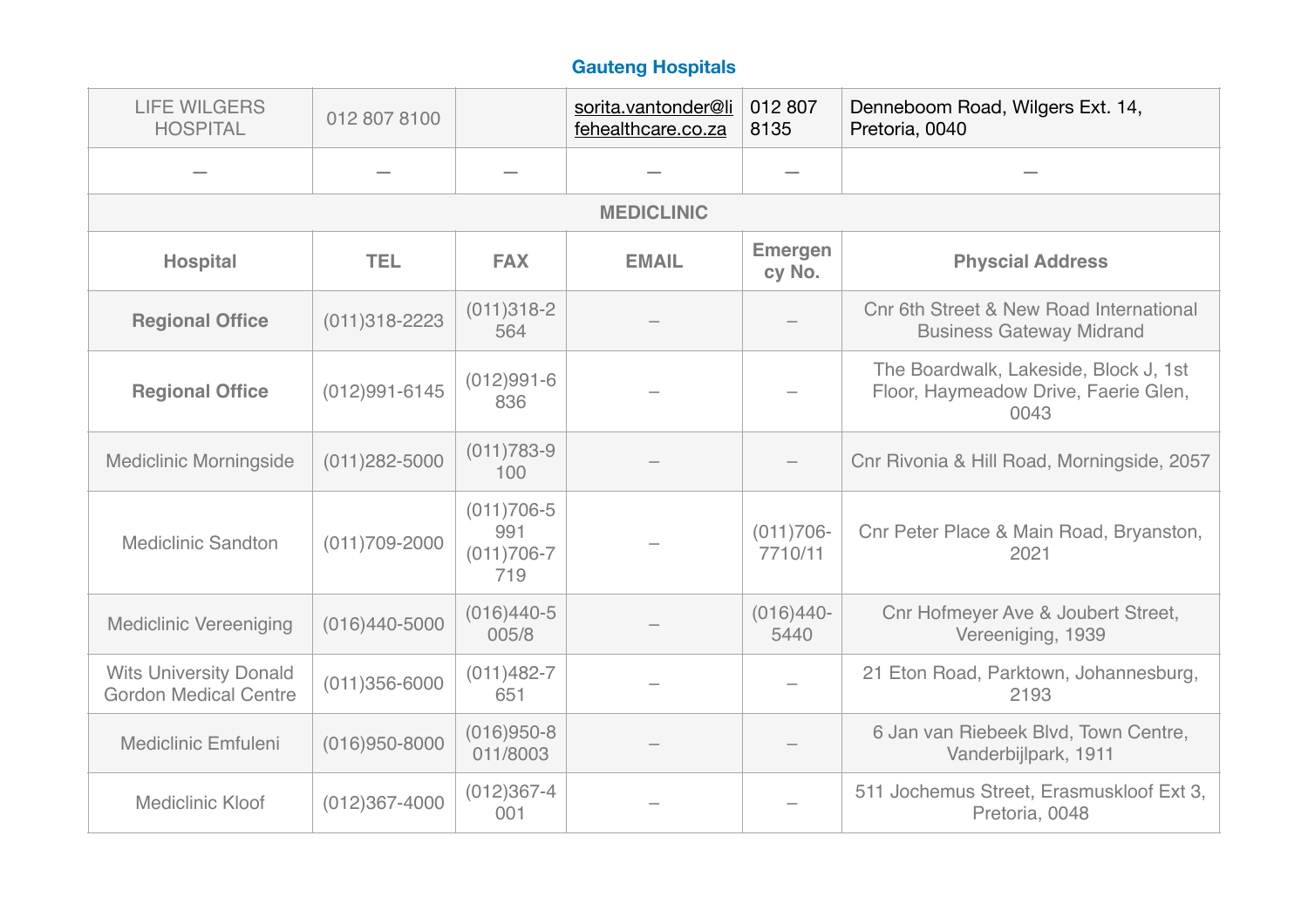| Mediclinic Legae                             | $(012)797 - 8000$ | $(012)797 - 8$<br>064 |                                      |                          | 8560 Molefe Makinta Street, Unit M<br>Mabopane, Pretoria, 0200                         |  |  |
|----------------------------------------------|-------------------|-----------------------|--------------------------------------|--------------------------|----------------------------------------------------------------------------------------|--|--|
| <b>Mediclinic Medforum</b>                   | $(012)317 - 6700$ | $(012)320 - 5$<br>024 |                                      |                          | 412 Schoeman Street, Sunnyside, Pretoria,<br>0002                                      |  |  |
| <b>Mediclinic Muelmed</b>                    | $(012)440 - 0600$ | $(012)341 - 2$<br>910 |                                      |                          | 577 Pretorius Street, Arcadia, Pretoria,<br>0083                                       |  |  |
| Mediclinic<br><b>Gynaecological Hospital</b> | $(012)400 - 8700$ | $(012)341-8$<br>220   |                                      |                          | 132 Celliers Street, Sunnyside, Pretoria,<br>0002                                      |  |  |
| <b>Mediclinic Heart Hospital</b>             | $(012)440 - 0200$ | $(012)341 - 2$<br>116 |                                      |                          | 551 Park Street, Arcadia, Pretoria, 0083                                               |  |  |
| <b>Mediclinic Midstream</b>                  | $(012)652 - 9005$ | $(012)341 - 2$<br>116 |                                      |                          | <b>Corner of Midstream Drive and Midstream</b><br>Hill Boulevard, Midstream Hill, 1692 |  |  |
| <b>NETCARE</b>                               |                   |                       |                                      |                          |                                                                                        |  |  |
|                                              |                   |                       |                                      |                          |                                                                                        |  |  |
| <b>Hospital</b>                              | <b>TEL</b>        | <b>FAX</b>            | <b>EMAIL</b>                         | <b>Emergen</b><br>cy No. | <b>Physcial Address</b>                                                                |  |  |
| Akasia Hospital<br>Pharmacy                  | $(012)522 - 1051$ | $(012)522 - 1$<br>060 | inap@akasia.netca<br>re.co.za        |                          | Cnr Heinrich Ave & Brits Rd, Karen Park<br>Ext 25, Akasia, 0002                        |  |  |
| <b>Bell Street Pharmacy</b>                  | $(011)954 - 3882$ | $(011)954-3$<br>882   | slkretzmann@bell.<br>netcare.co.za   |                          | Cnr Sharron & Bell Streets, Noordheuwel,<br>Gauteng, 1739                              |  |  |
| <b>Bougainville Pharmacy</b>                 | $(012)379 - 9951$ | $(012)379-9$<br>951   | yomah@bougainvil<br>le.netcare.co.za |                          | c/o Jennings & Redelinghuys, Hercules,<br>0082                                         |  |  |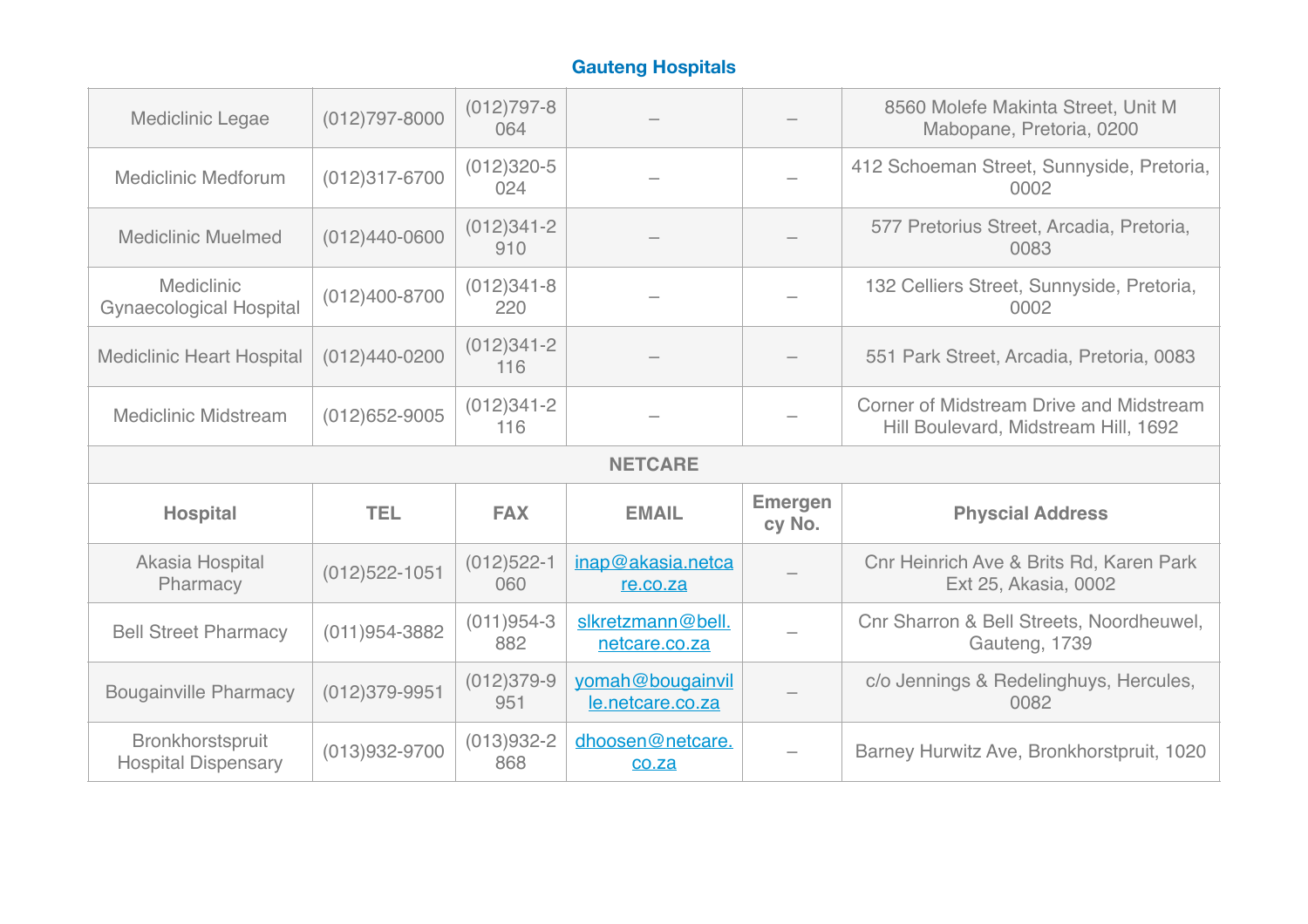| <b>Clinton Clinic Pharmacy</b>                 | $(011)869 - 3122$                    | $(011)869-3$<br>122   | Karen.leRoux@net<br>care.co.za        | 62 Clinton Rd, New Redruth, Alberton,<br>1449        |
|------------------------------------------------|--------------------------------------|-----------------------|---------------------------------------|------------------------------------------------------|
| <b>Femina Pharmacy</b>                         | $(012)323 - 8036$                    | $(012)326 - 2$<br>714 | izaldab@femina.n<br>etcare.co.za      | 460 Belvedere St, Arcadia, Pretoria, 0002            |
| <b>Garden City Clinic</b>                      | $(011)495 - 5252$                    | $(011)495 - 5$<br>253 | zubairc@gardencit<br>y.netcare.co.za  | 35 Bartlett Rd, Mayfair West, 2001                   |
| Jakaranda Hospital<br>(Opera Apteek)           | $(012)421 - 6720$<br>/6718           | $(012)421 - 6$<br>724 | liezlj@jakaranda.n<br>etcare.co.za    | 213 Middelberg St, Muckleneuk                        |
| <b>Krugersdorp Hospital</b><br>Dispensary      | $(011)951 - 0441/$<br>$\overline{2}$ | $(011)951 - 0$<br>389 | lvieira@krugersdor<br>p.netcare.co.za | 8 Burger Street, Krugersdorp, Gauteng,<br>1739       |
| <b>Linksfield Park Retail</b><br>Pharmacy      | $(011)647 - 3600$                    | $(011)647 - 3$<br>711 | hanlieg@linksfield.<br>netcare.co.za  | 24, 12th Ave, Orange Grove, 2119                     |
| <b>Linmed Pharmacy</b>                         | $(011)425 - 2666$                    | $(011)425 - 2$<br>666 | erikavdw@linmed.<br>netcare.co.za     | 5 Hull St, Rynfield, Benoni, 1501                    |
| <b>Milpark Hospital</b><br>Pharmacy            | $(011)480 - 5697$                    | $(011)480-5$<br>981   | anthea.ritchie@net<br>care.co.za      | Guild Rd, Parktown West, Gauteng, 2001               |
| Montana Hospital<br>Pharmacy                   | $(012)548 - 4642$                    | $(012)548-4$<br>645   | rian@montana.net<br>care.co.za        | Cnr Dr Swanepoel & Rooibos St, Montana<br>Park, Pta  |
| Moot Hospital pharmacy                         | $(012)330 - 2300$<br>/8200×147/8     | $(012)330-0$<br>284   | michellev@moot.n<br>etcare.co.za      | 572, 18th Ave, Rietfontein, Pta, 0002                |
| <b>Mulbarton Hospital</b><br><b>Dispensary</b> | $(011)682 - 4389$                    | $(011)432 - 0$<br>860 | ssingh@mulbarton<br>netcare.co.za     | 25 True North Road, Mulbarton                        |
| N17 Private Hospital<br>Pharmacy               | $(011)365 - 1417$                    | $(011)365-1$<br>420   | priya@n17.netcare<br>.00.2a           | 7 Tonk Meter Rd, Pollak Park Ext 7,<br>Springs, 1559 |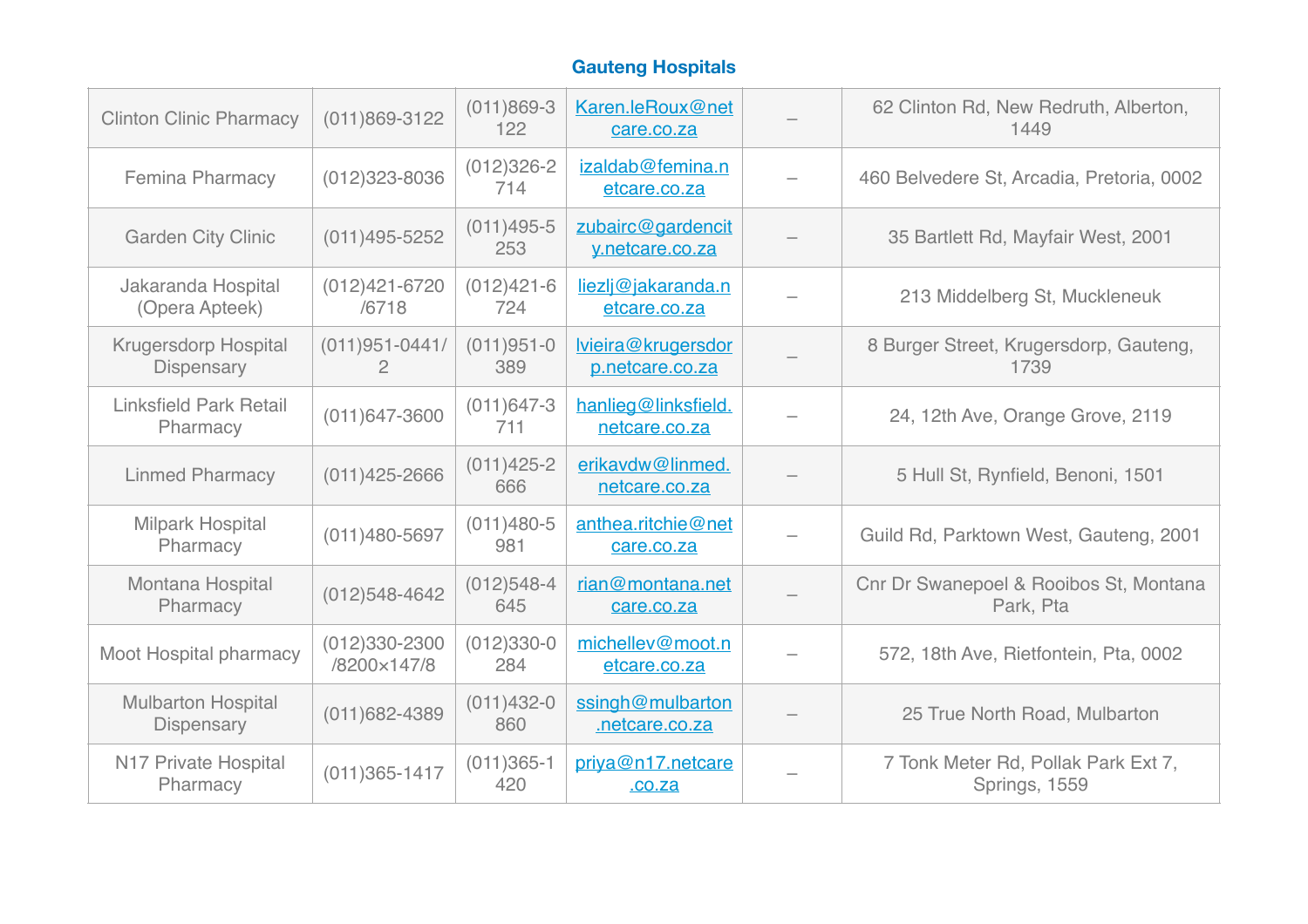| Olivedale Clinic<br>Dispensary                | $(011)462 - 6984$         | $(011)462-6$<br>985   | christab@olivedale<br>netcare.co.za |                          | Cnr President Fouche & Windsor Way,<br>Randburg, 2194    |  |  |
|-----------------------------------------------|---------------------------|-----------------------|-------------------------------------|--------------------------|----------------------------------------------------------|--|--|
| Parklane Clinic<br><b>Dispensary</b>          | $(011)480 - 4141$         | $(011)643-2$<br>425   | avdberg@parklane<br>.netcare.co.za  |                          | Cnr Junction Ave & Park Lane, Parktown,<br>JHB, 2001     |  |  |
| Pretoria East Hospital<br>Pharmacy            | $(012)422 - 2374$<br>/5/6 | $(012)422 - 2$<br>628 | dkruger@ptaeast.n<br>etcare.co.za   |                          | Cnr Garsfontein & Seekat Rd, Moreleta<br>Park, Pta, 0002 |  |  |
| <b>Rand Clinic Dispensary</b>                 | $(011)644 - 2821$         | $(011)644-2$<br>825   | apienaar@rand.ne<br>tcare.co.za     |                          | 33 Bruce St, Berea, Gauteng, 2198                        |  |  |
| <b>Rosebank Clinic</b><br><b>Dispensary</b>   | $(011)328 - 0526$         | $(011)328 - 0$<br>566 | denzilm@roseban<br>k.netcare.co.za  |                          | 14 Sturdee Ave, Rosebank, 2196                           |  |  |
| <b>Sunninghill Hospital</b><br>Pharmacy       | $(011)806 - 1656$         | $(011)806-1$<br>620   | ltimm@sunninghill.<br>netcare.co.za |                          | Cnr Witkoppen & Nanyuki Rds, Sunninghill,<br>JHB, 2157   |  |  |
| <b>Sunward Park (Park</b><br>Hospital Pharm.) | $(011)897 - 1658$         | $(011)897-1$<br>655   | hjoubert@sunward<br>netcare.co.za   |                          | Kingfisher Aveneue, Sunward Park,<br><b>Boksburg</b>     |  |  |
| <b>Union Hospital</b><br><b>Dispensary</b>    | $(011)724 - 2021$         | $(011)724-2$<br>065   | elismavdm@union.<br>netcare.co.za   |                          | 47 Clinton Rd, New Redruth, Alberton,<br>Gauteng, 1449   |  |  |
| <b>Unitas Hospital Apteek</b>                 | $(012)677 - 8084$         | $(012)664 - 2$<br>296 | ingridr@unitas.net<br>care.co.za    |                          | Clifton Ave, Pretoria, 0002                              |  |  |
| <b>Netcare Waterfall City</b><br>Pharmacy     | $(011)304 - 6600$         | $(011)304-6$<br>800   | sapna.singh@netc<br>are.co.za       |                          | Crn Magwa Crescent & Mac Mac Ave,<br>Midrand 1682        |  |  |
| <b>PHARMACROSS</b>                            |                           |                       |                                     |                          |                                                          |  |  |
| <b>Hospital</b>                               | <b>TEL</b>                | <b>FAX</b>            | <b>EMAIL</b>                        | <b>Emergen</b><br>cy No. | <b>Physcial Address</b>                                  |  |  |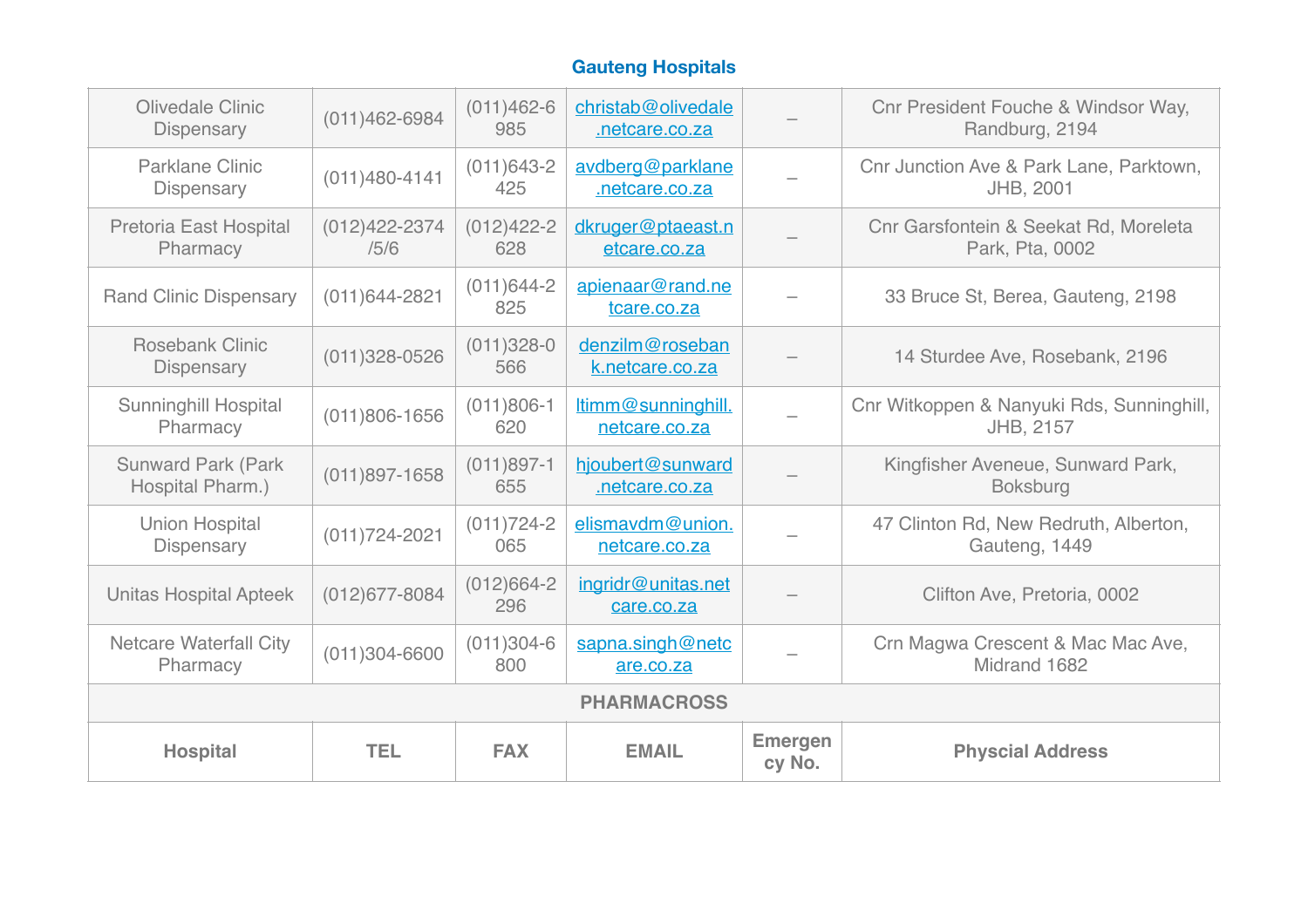| <b>Pharmacross Benoni</b>                               | $(011)425 - 4322$ | $(011)425 - 4$<br>323 | wendy.banducci@<br>Medicross.co.za | Cnr Kei & Great North Rd, Farrarmere,<br>Benoni                |
|---------------------------------------------------------|-------------------|-----------------------|------------------------------------|----------------------------------------------------------------|
| <b>Pharmacross Boksburg</b>                             | $(011)918 - 4046$ | $(011)918-4$<br>047   | bothaj1@medicros<br>s.co.za        | Cnr Trichard & Northrand Rd, Boksburg                          |
| Pharmacross Constantia<br>Park                          | $(012)993 - 2087$ | $(012)993-5$<br>583   | louwr@medicross.<br>co.za          | Cnr Chopin & Duvernoy St, Garsfontein                          |
| <b>Pharmacross Edenvale</b>                             | $(011)452 - 3062$ | $(011)452-3$<br>008   | velile.mavuso@me<br>dicross.co.za  | Cnr 7th & van Riebeck St, Edenvale                             |
| <b>Pharmacross Lambton</b><br>Dispensary<br>(Germiston) | $(011)824 - 2414$ | $(011)824 - 2$<br>415 | cheryl.vdberg@me<br>dicross.co.za  | Cnr Webber & Rendel St, Germiston                              |
| <b>Pharmacross Gezina</b>                               | $(012)335 - 7875$ | $(012)335-7$<br>876   | pieter.luijk@medicr<br>oss.co.za   | Gezina Stad Shopping Cnt, Cnr Michael<br>Brink St, Gezina      |
| <b>Pharmacross Kembirch</b>                             | $(011)391 - 9044$ | $(011)391 - 4$<br>043 | louise.mouton@m<br>edicross.co.za  | Kembirch Shopping Cnt, Olienhout Ave &<br>Elgin Rd, Birchleigh |
| Pharmacross<br>Krugersdorp                              | $(011)660 - 3243$ | $(011)660-3$<br>385   | marisa.wilken@me<br>dicross.co.za  | Cnr Luipaard & Paardekraal Rd,<br>Krugersdorp                  |
| <b>Pharmacross Monument</b>                             | $(011)394 - 6715$ | $(011)975 - 4$<br>162 | lgrangem@medicr<br>oss.co.za       | 82 Monument Rd, Nimrod Park, Kempton<br>Park                   |
| Pharmacross Pretoria<br>North                           | $(012)565 - 6032$ | $(012)565 - 6$<br>032 | astrid.bouwer@me<br>dicross.co.za  | 291 Burgers Street, Pretoria North                             |
| <b>Pharmacross Pretoria</b><br>West                     | $(012)327 - 5517$ | $(012)327 - 5$<br>518 | danie.brink@medi<br>cross.co.za    | Church Road, Pretoria West                                     |
| Pharmacross Randburg                                    | $(011)796 - 1460$ | (011) 792<br>6494     | norma.beever@m<br>edicross.co.za   | Cnr Rabie & Hans Strydom Ave, Randburg                         |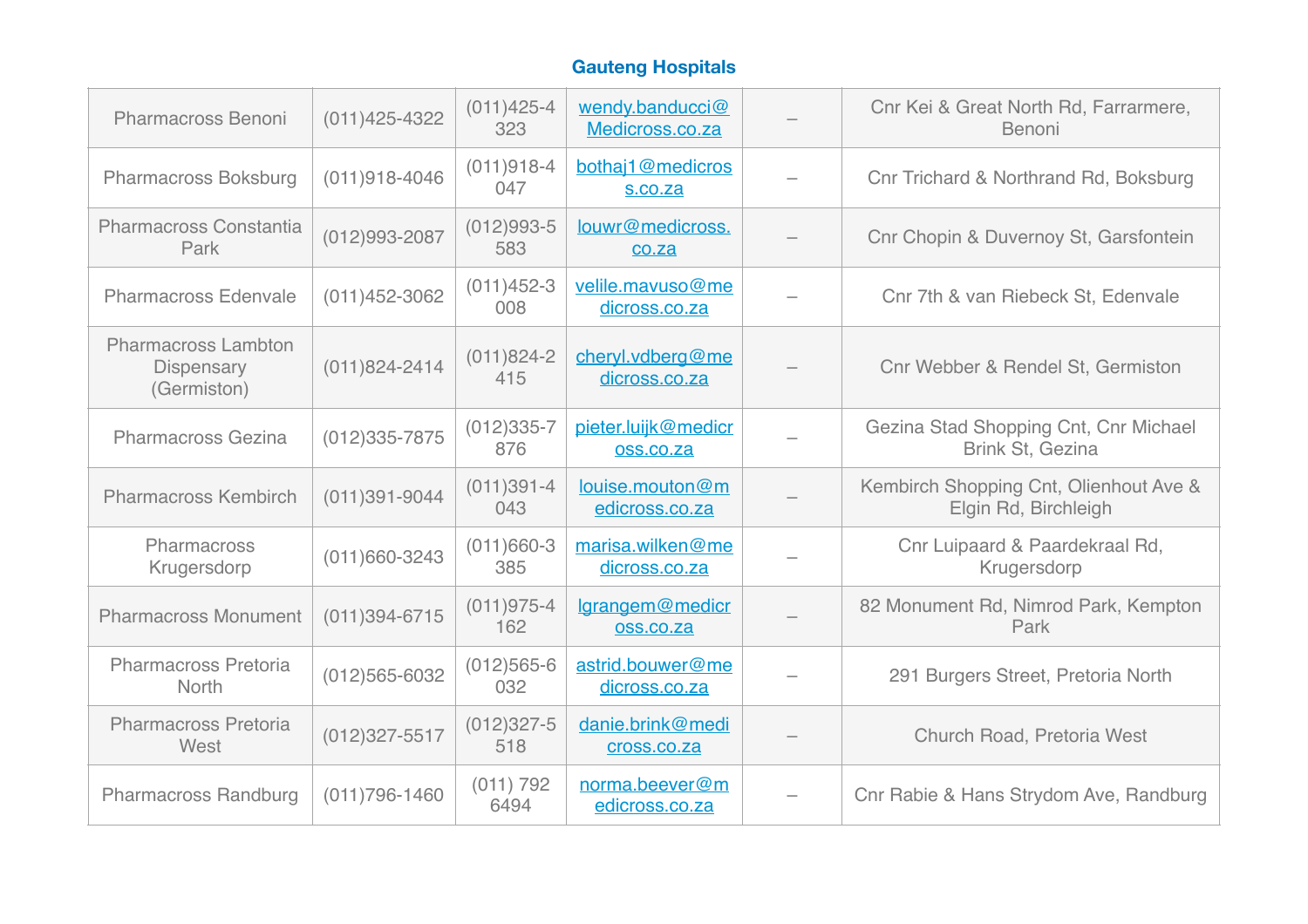| Pharmacross<br>Roodepoort                      | $(011)279 - 9433$     | $(011)768 - 7$<br>289 | brinkj@medicross.<br>co.za                   |                          | 54 Ontdekkers Road, Ontdekkers Park,<br>Roodepoort              |
|------------------------------------------------|-----------------------|-----------------------|----------------------------------------------|--------------------------|-----------------------------------------------------------------|
| <b>Pharmacross Saxby</b>                       | $(012)654 - 0010$     | 012-654<br>0010       | lucy.fernandes@m<br>edicross.co.za           |                          | 1053 Frederik Street, Eldoraigne, 0157                          |
| <b>Pharmacross Medibron</b><br>(Schoongezicht) | $(011)477 - 1075$     | $(011)477 - 4$<br>221 | cheryl.vdberg@me<br>dicross.co.za            |                          | Cnr Bergbron Drive & Gordon Rd,<br><b>Bergbron</b>              |
| <b>Pharmacross Silverton</b>                   | $(012)804 - 4924$     | $(012)804 - 4$<br>925 | malane@medicros<br>s.co.za                   |                          | 310 Pretoria Street, Silverton                                  |
| <b>Pharmacross Springs</b>                     | $(011)365 - 3835$     | $(011)815 - 4$<br>711 | deonvvuuren@me<br>dicross.co.za              |                          | 1 Nigel Road, Selection Park, Springs                           |
| <b>Pharmacross Triomf</b>                      | $(011)673 - 2140$     | $(011)673-2$<br>120   | cheryl.vdberg@me<br>dicross.co.za            |                          | <b>Cnr Edward &amp; Millar Street, Triomf</b>                   |
| Pharmacross<br>Vereeniging                     | $(016)423 - 4941$     | $(016)423 - 4$<br>988 | teresa.kuschke@<br>medicross.co.za           |                          | Cnr Nile & The Square, Three Rivers,<br>Vereeniging             |
|                                                |                       |                       | <b>LENMED</b>                                |                          |                                                                 |
| <b>Hospital</b>                                | <b>TEL</b>            | <b>FAX</b>            | <b>EMAIL</b>                                 | <b>Emergen</b><br>cy No. | <b>Physcial Address</b>                                         |
| <b>Ahmed Kathrada Private</b><br>Hospital      | $+27(0)87087$<br>0642 |                       | info@lenmed.co.z<br>$\underline{\mathbf{a}}$ |                          | K43 Highway, Lenasia Ext 8,<br>Johannesburg, Gauteng            |
| Daxina Private Hospital                        | $+27(0)87087$<br>0644 |                       | info@lenmed.co.z<br>$\underline{a}$          |                          | 1682 Impala Street, Extension South, 1829                       |
| <b>Randfontein Private</b><br>Hospital         | $+27(0)87087$<br>2700 |                       | info@lenmed.co.z<br>$\underline{\mathbf{a}}$ |                          | Lister Road, Lower Ward, Street Extension,<br>Randfontein, 1759 |